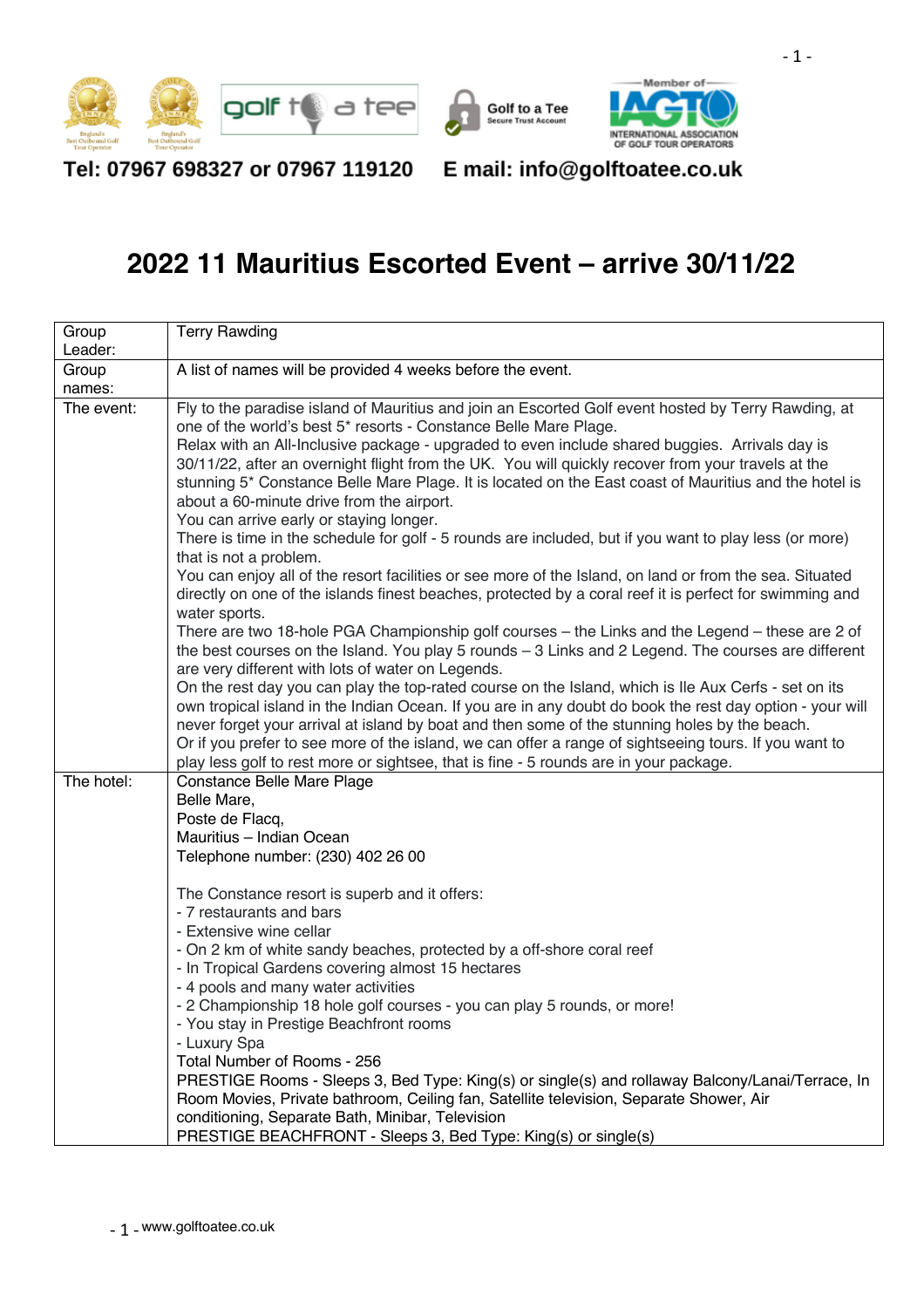





Tel: 07967 698327 or 07967 119120

E mail: info@golftoatee.co.uk

|               | General facilities:                                                                                                                                                              |  |  |  |  |
|---------------|----------------------------------------------------------------------------------------------------------------------------------------------------------------------------------|--|--|--|--|
|               | 4 Pools, Massage services, Live entertainment, Pool Bar, Spa, Exercise gym, 1 Children's pool,                                                                                   |  |  |  |  |
|               | Internet services,                                                                                                                                                               |  |  |  |  |
|               | Hairdresser/barber, Tennis court, Hair dryer, Kids Club, On-Site parking, Dry cleaning, Safe deposit                                                                             |  |  |  |  |
|               | box, Business center, Sauna, Beauty shop/salon, Laundry/Valet service                                                                                                            |  |  |  |  |
|               | 6 Lounges/bars<br>7 Restaurants                                                                                                                                                  |  |  |  |  |
|               | Shop                                                                                                                                                                             |  |  |  |  |
|               | Other facilities:                                                                                                                                                                |  |  |  |  |
|               | • U Spa by Constance provides massage and body treatments (payable locally) utilising U Spa by                                                                                   |  |  |  |  |
|               | Constance and Ymalia products.                                                                                                                                                   |  |  |  |  |
|               | Complimentary activities:                                                                                                                                                        |  |  |  |  |
|               | • Glass Bottom Boat, Kayaks and Pedalos. Hobie Cat, Laser Boat, Scuba Diving (PADI and CMAS)                                                                                     |  |  |  |  |
|               | at an additional charge.                                                                                                                                                         |  |  |  |  |
|               | Dining information:                                                                                                                                                              |  |  |  |  |
|               | • La Citronelle - Main restaurant. Overlooking the beach and pool. Serves breakfast and dinner<br>• The Deer Hunter - Located at the Golf Clubhouse. Serves breakfast and dinner |  |  |  |  |
|               | • La Spaggia - serves Mediterranean cuisine for dinner, light lunches and snacks during the day                                                                                  |  |  |  |  |
|               | • Le Swing - offers a light lunch on the course                                                                                                                                  |  |  |  |  |
|               | • Blue Penny Cafe - Open in the evening only. A la carte menu                                                                                                                    |  |  |  |  |
|               | · Indigo - Order your food and drinks without even leaving your sunbed. Located poolside.                                                                                        |  |  |  |  |
|               | • La Kaze - Situated near the Prestige Rooms, offers an alternative lighter lunch choice                                                                                         |  |  |  |  |
|               | • Evening meals for half board and full board plans are taken in La Citronelle (buffet style) or The                                                                             |  |  |  |  |
|               | Deer Hunter (set menu).                                                                                                                                                          |  |  |  |  |
|               |                                                                                                                                                                                  |  |  |  |  |
| Dates:        | Arrive 30th November 2022 - Depart 7th December 2022 - 7 nights and 5 rounds, All Inclusive.                                                                                     |  |  |  |  |
|               |                                                                                                                                                                                  |  |  |  |  |
| Package and   | <b>Your Escorted Package:</b>                                                                                                                                                    |  |  |  |  |
| cost:         |                                                                                                                                                                                  |  |  |  |  |
| Based on a    | <b>Services of your Escorted Host</b>                                                                                                                                            |  |  |  |  |
| minimum       | 7 nights All Inclusive at 5* Constance Belle Mere Plage<br>$\bullet$                                                                                                             |  |  |  |  |
| group size of | <b>Arrival 30/11/22</b><br>$\bullet$                                                                                                                                             |  |  |  |  |
| 7 and a       | 5 rounds of championship golf, including buggies.<br>$\bullet$                                                                                                                   |  |  |  |  |
| maximum of    | <b>Transfers to Links &amp; Legends Golf</b><br>$\bullet$                                                                                                                        |  |  |  |  |
| 20.           | Daily Golf to a Tee prizes<br>$\bullet$                                                                                                                                          |  |  |  |  |
|               | <b>GTAT Secure Trust</b><br>$\bullet$                                                                                                                                            |  |  |  |  |
|               | Golfer and Non-Golfer package from £2099pp                                                                                                                                       |  |  |  |  |
|               | Based on 2 persons sharing a twin Prestige Beachfront room.                                                                                                                      |  |  |  |  |
|               | The twin sharing cost of a Junior Suite is £2299pp                                                                                                                               |  |  |  |  |
|               |                                                                                                                                                                                  |  |  |  |  |
|               |                                                                                                                                                                                  |  |  |  |  |
| Excluded and  | <b>Costs exclude:</b>                                                                                                                                                            |  |  |  |  |
| Supplements:  |                                                                                                                                                                                  |  |  |  |  |
|               | <b>Flights</b>                                                                                                                                                                   |  |  |  |  |
|               | Airport and golf transfers. Transfer package is available at £89pp for return airport<br>transfers. Includes fresh tropical flowers on arrival.                                  |  |  |  |  |
|               | Single Supplements £138pp per night based on single occupancy of Prestige                                                                                                        |  |  |  |  |
|               | <b>Beachfront room.</b>                                                                                                                                                          |  |  |  |  |
|               | Supplementary transfer costs apply for rest day golf and other tours.<br>Room upgrades - please enquire                                                                          |  |  |  |  |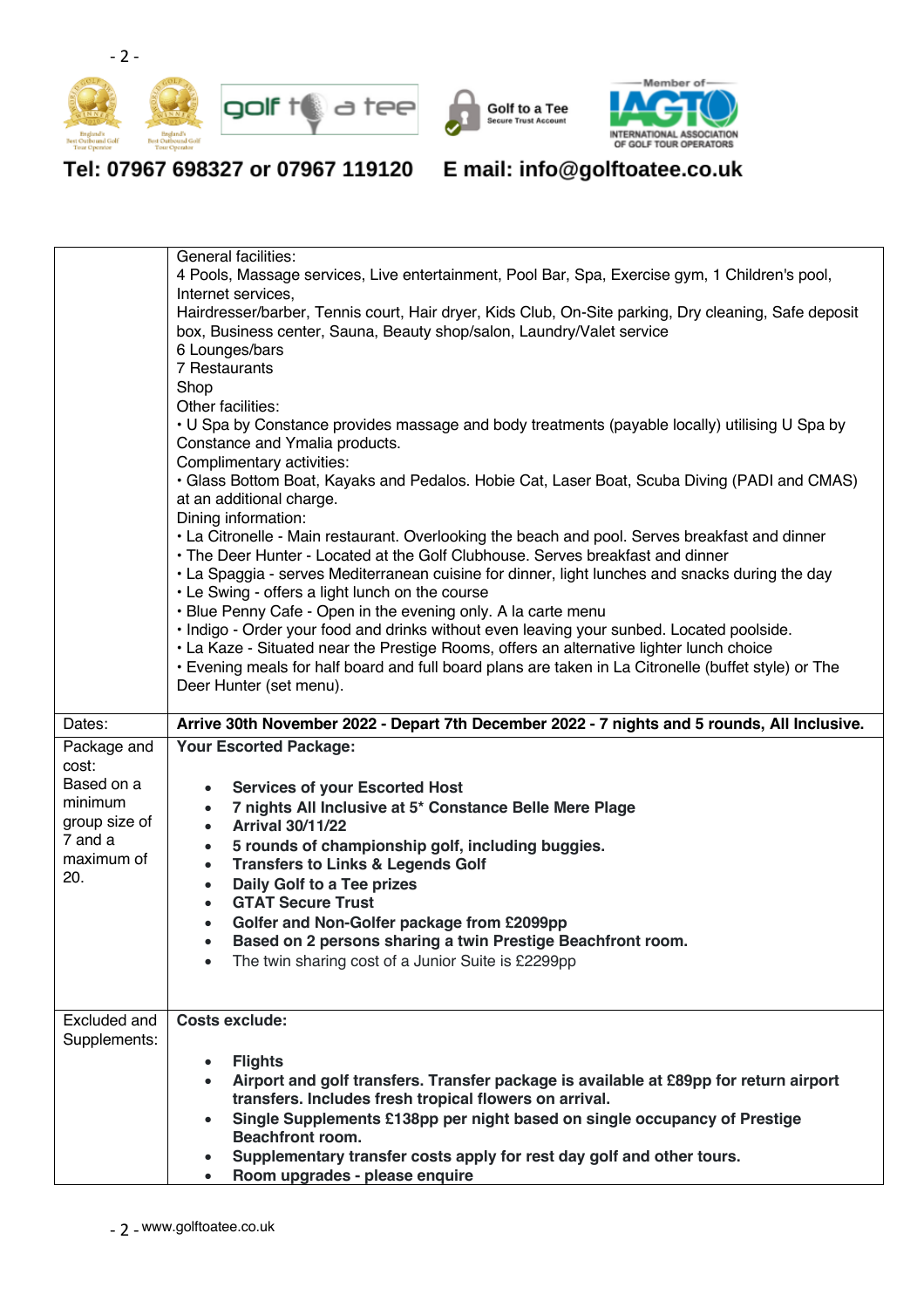





Tel: 07967 698327 or 07967 119120 E mail: info@golftoatee.co.uk

|                                             | Additional nights - early arrival or extended stay nights £289pp based on 2 sharing a<br><b>Prestige Beachfront room.</b><br>Rest day golf at Ile aux Cerf's Golf Course (18 holes)<br>£199 per person including ferry boat shuttle to and from the golf jetty on the<br>$\circ$<br>island of Ile aux Cerf's, 18 holes, with golf cart and Visage GPS, 1 bottle of<br>water (50cl) per person.<br>Transfer cost depends on group size.<br>$\circ$ |  |                                                                |  |
|---------------------------------------------|---------------------------------------------------------------------------------------------------------------------------------------------------------------------------------------------------------------------------------------------------------------------------------------------------------------------------------------------------------------------------------------------------------------------------------------------------|--|----------------------------------------------------------------|--|
| Deposit:                                    | £400 <sub>pp</sub>                                                                                                                                                                                                                                                                                                                                                                                                                                |  | This event is a mixed coaching event. Solo golfers, groups and |  |
|                                             | couples are welcomed.                                                                                                                                                                                                                                                                                                                                                                                                                             |  |                                                                |  |
| Flights (or<br>similar timed<br>flights) to | <b>Arrival</b>                                                                                                                                                                                                                                                                                                                                                                                                                                    |  | <b>Depart</b>                                                  |  |
|                                             | <b>London to Mauritius</b>                                                                                                                                                                                                                                                                                                                                                                                                                        |  | Mauritius to London                                            |  |
|                                             | 11 hours 50 minutes - Direct                                                                                                                                                                                                                                                                                                                                                                                                                      |  | 12 hours 20 minutes - Direct                                   |  |
| book to join                                | London Gatwick BA2063                                                                                                                                                                                                                                                                                                                                                                                                                             |  | Mauritius BA2062                                               |  |
| Group                                       |                                                                                                                                                                                                                                                                                                                                                                                                                                                   |  |                                                                |  |
| Transfers:                                  | Depart London: Terminal N, Tues, 29 Nov                                                                                                                                                                                                                                                                                                                                                                                                           |  | Depart Mauritius: Wed, 7 Dec 2022,                             |  |
|                                             | 2022, 20.15                                                                                                                                                                                                                                                                                                                                                                                                                                       |  | 21:25                                                          |  |
|                                             | Arrive Mauritius: Wed, 30 Nov 2022, 12.05                                                                                                                                                                                                                                                                                                                                                                                                         |  | Arrive London: Terminal N, Thurs, 8 Dec 2022, 05:35            |  |
|                                             | Duration: 11hrs 50mins                                                                                                                                                                                                                                                                                                                                                                                                                            |  | Duration: 12hrs 20mins                                         |  |
| Total Cost:                                 | Detailed on your Golf to a Tee invoice.                                                                                                                                                                                                                                                                                                                                                                                                           |  |                                                                |  |
|                                             | Golf to a Tee Terms and Conditions apply please refer to these at www.golftoatee.co.uk                                                                                                                                                                                                                                                                                                                                                            |  |                                                                |  |

Tee times have been booked as follows:

01 Dec 22 @ 10.20 to 11.00 Links course

02 Dec 22 @ 10.20 to 11.00 Legend course

03 Dec 22 @ 10.20 to 11.00 Links course

04 Dec 11 Rest day – 12.30 Ill aux Cerfs – supplementary golf

- 05 Dec 22 @ 10.20 to 11.00 Legend course
- 06 Dec 22 @ 10.20 to 11.00 Links course